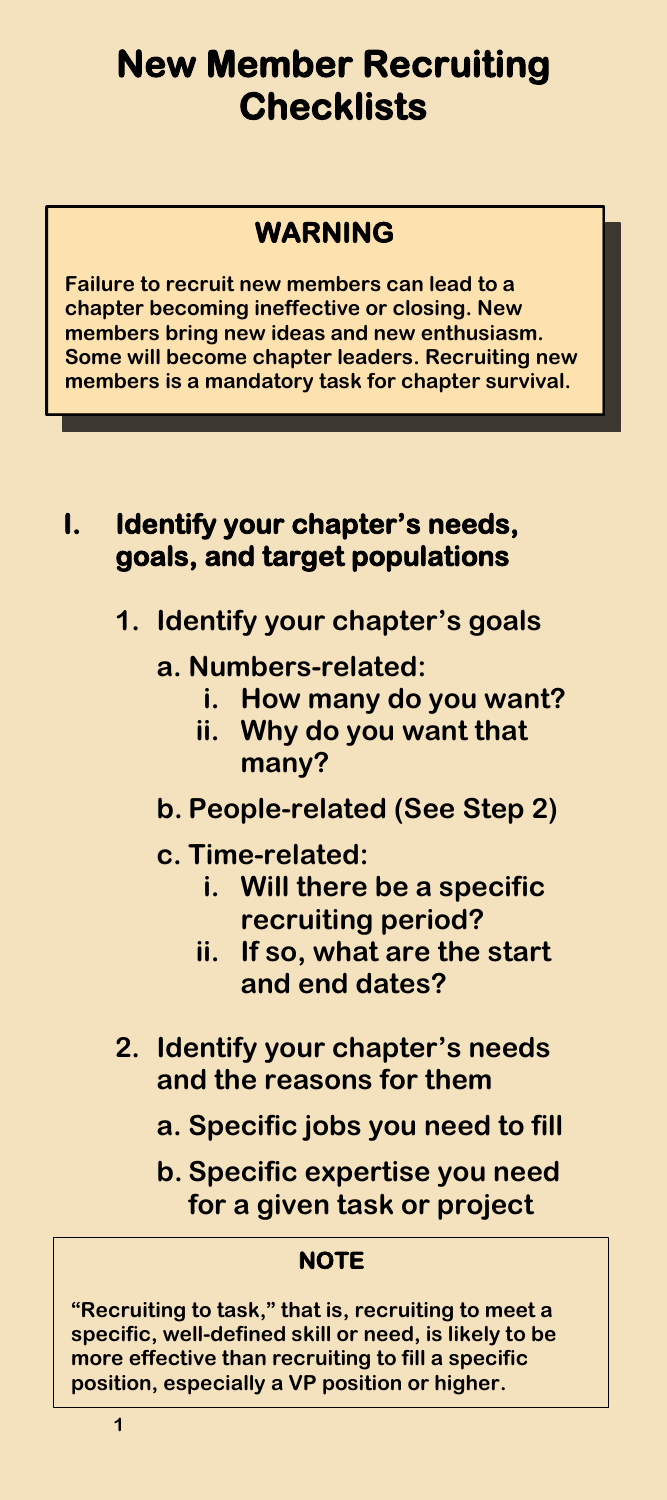- **c. Replacements for lost/retiring officers**
- **d. Other**
- **3. Identify your recruiters**
	- **a. Membership and/or Community Partner VP**
	- **b. Others**
- **4. Identify each recruiter's individual goals**
	- **a. Numbers-related: How many do they want to recruit? (NOT recommended)**
	- **b. People-related**
		- **i. Specific individuals they want to recruit**
		- **ii. Specific positions they want to try to fill**
	- **c. Time-related: How much time they have to do their recruiting**
- **5. Identify where your potential candidates are**
	- **a. Physical locations**
		- **i. Examples: military bases, businesses/industries, schools**
	- **b. Professions**
		- **i. Examples: military personnel and family members, defense and non-defense industries, educators and administrators, businesses with military clienteles, local government officials**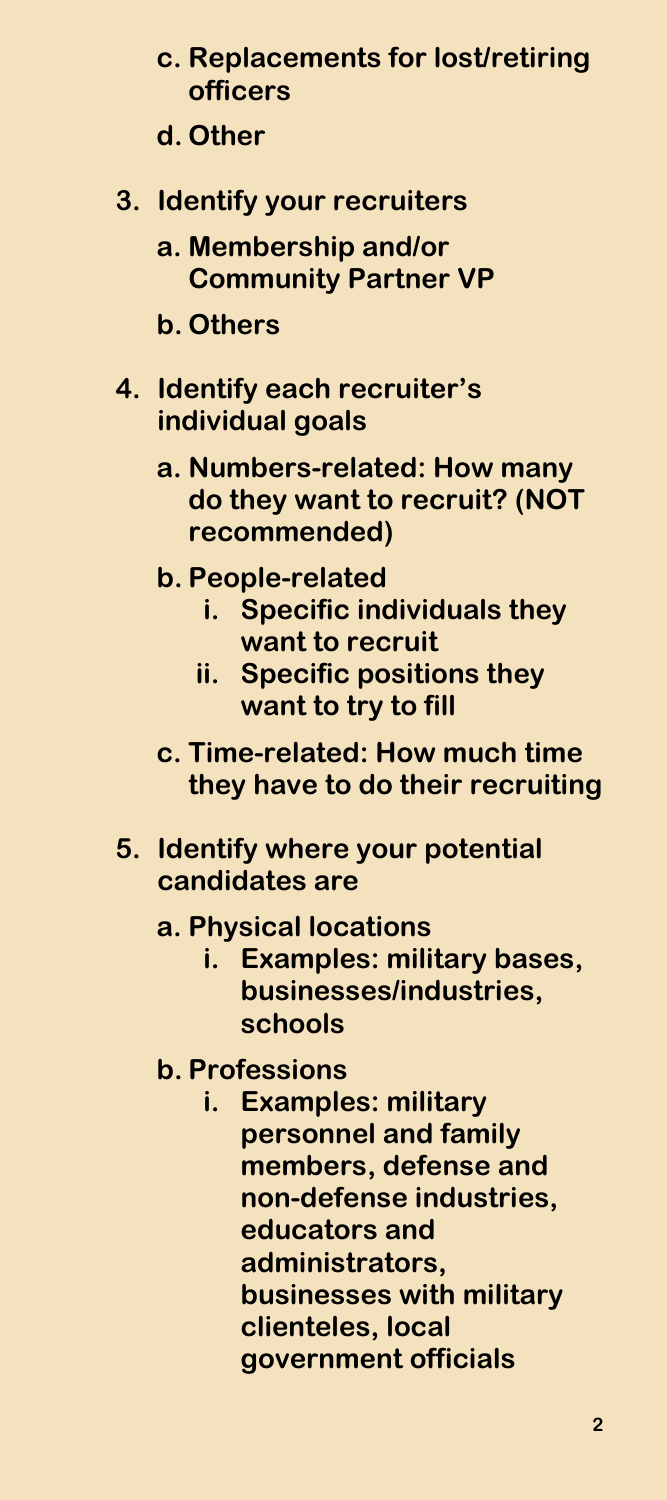**c. Social environments**

**i. Examples:** 

**military/veteran-related clubs and organizations, non-military professional organizations, parents of military/ cadets/CyberPatriot or Stellar-Xplorers students**

**d. Friends/acquaintances**

**e. Social media users**

#### **II. Develop your new member recruiting plan**

### **NOTE**

**Starting from the information above, WRITE THE PLAN DOWN. Define each item specifically.**

- **1. Your chapter's needs and goals**
- **2. The resources the chapter has available:**
	- **a. Money**
	- **b. Physical resources**
		- **i. Printed recruiting brochures and applications**
		- **ii. Smartphone sign-up app**
	- **c. People (See Step 5)**
	- **d. Time**
- **3. Who you want to recruit. Options:**
	- **a. By name, if you have specific people in mind**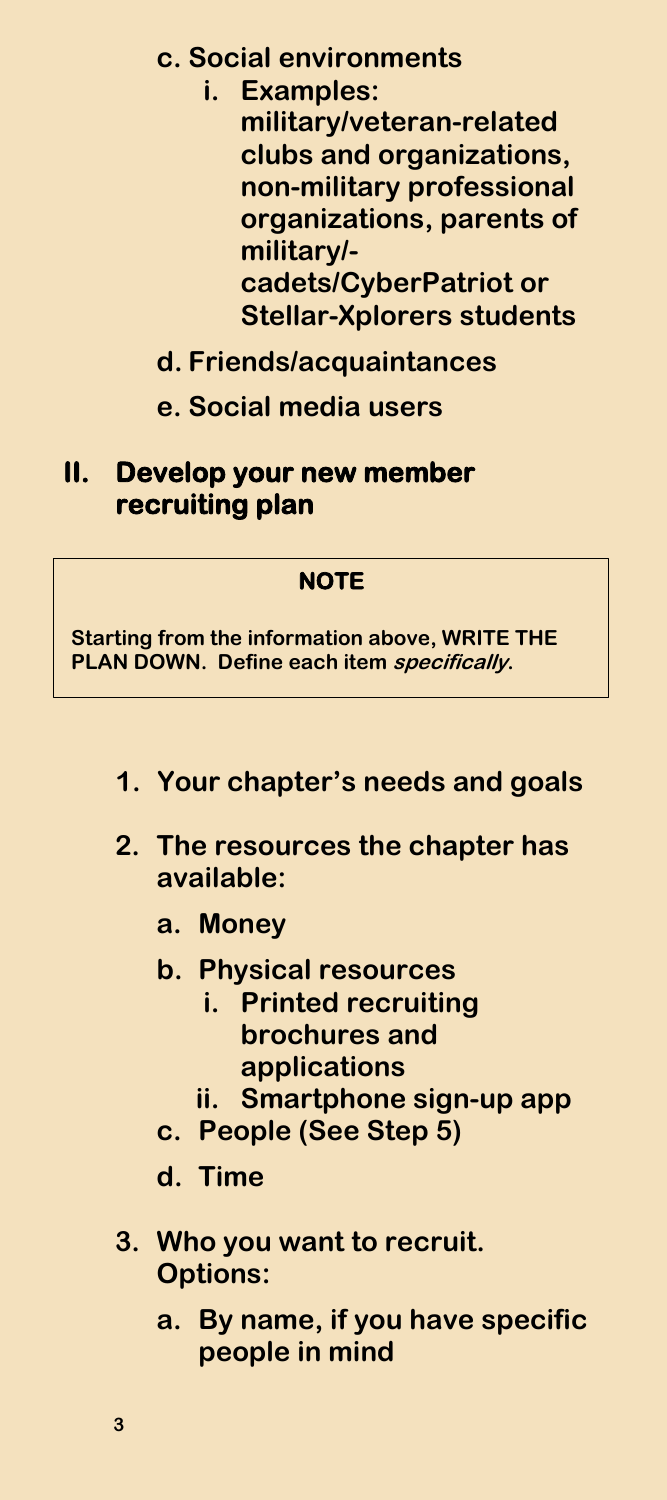- **b. By category (for example, military personnel, business people, etc.)**
- **c. Anyone interested in supporting AFA's, and your chapter's, missions**
- **4. Why you want to recruit them**
	- **a. General members, to grow chapter membership**
	- **b. Community Partners, to expand chapter outreach into the community**
	- **c. People to fill specific needs in the chapter leadership team or to support a particular chapter project or activity**
		- **i. Prioritize based on what needs to be filled most or soonest**
		- **ii. Recruit to task, not to position**
- **5. Who will do the recruiting. Examples:**
	- **a. The entire chapter leadership team**
	- **b. A chapter member recruiting team, led by the chapter membership chairman or vice president**
	- **c. Specific chapter members (if they are friends with someone the chapter wants to recruit, for example)**
- **6. When the recruiting effort will take place:**
	- **a. Year-round**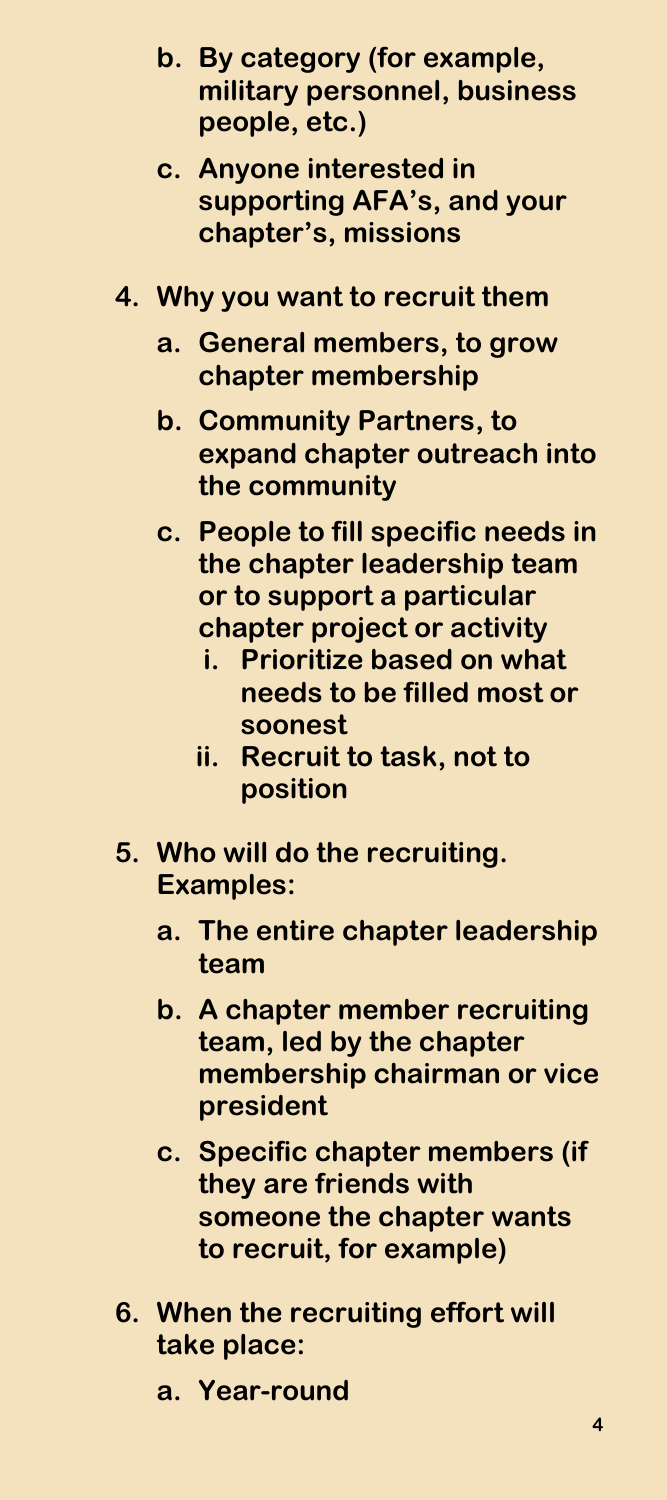- **b. One or several fixed-period recruiting drives**
- **c. Identify the potential risks and benefits associated with each**
	- **i. Define an alternative plan if the original planned time or location is unavailable or lost**
- **7. How you will do your recruiting:**
	- **a. Person-to-person contacts are a MUST**
	- **b. Define the baseline message about your chapter that will be usable in all recruiting situations**
		- **i. Define the points recruiters can make based on each candidate's "hot links"**
	- **c. If you will do one or more recruiting drives, define:**
		- **ii. How often they will be done**
		- **iii. When they will be done and why those specific times**
		- **iv. Where they will be done**
	- **d. If you will recruit all year, define:**
		- **i. Who will contact whom**
		- **ii. When the contacts will be made**
		- **iii. How the contacts will be made**
- **8. How the recruiting plan will be managed. During chapter**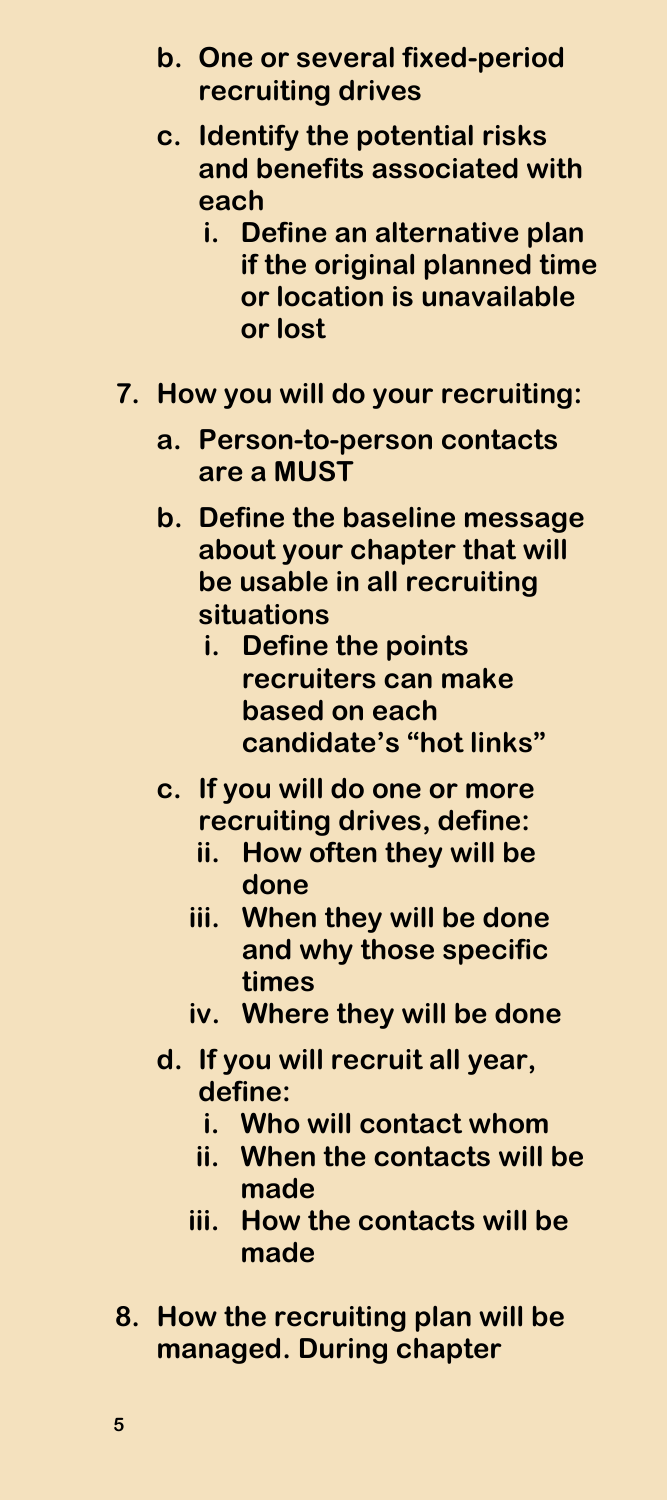**ExComm meetings is the most logical time/location.**

#### **a. Topics to review:**

- **i. Goals**
- **ii. Progress made so far**
- **iii. Ahead/behind goals/schedule**
- **iv. What's working well? Do more of it?**
	- **v. What's working poorly? 1) Why?**
		- **2) What do we need to change or stop doing?**

#### **CAUTION**

**Beware of the easy "explanation" that blames outside people or events for failure or poor performance. Avoid assigning blame generally. The purpose of this analysis is to improve future performance, which often involves changing or improving internal operations or attitudes.**

#### **III. Execute the plan**

- **1. Collect and create recruiting materials**
	- **b. Request or download and print AFA's "What's In It For Me?" flyers**
	- **c. Create a chapter-specific flyer that highlights the chapter's programs and activities**
	- **d. Printed membership applications i. Regular members**

┃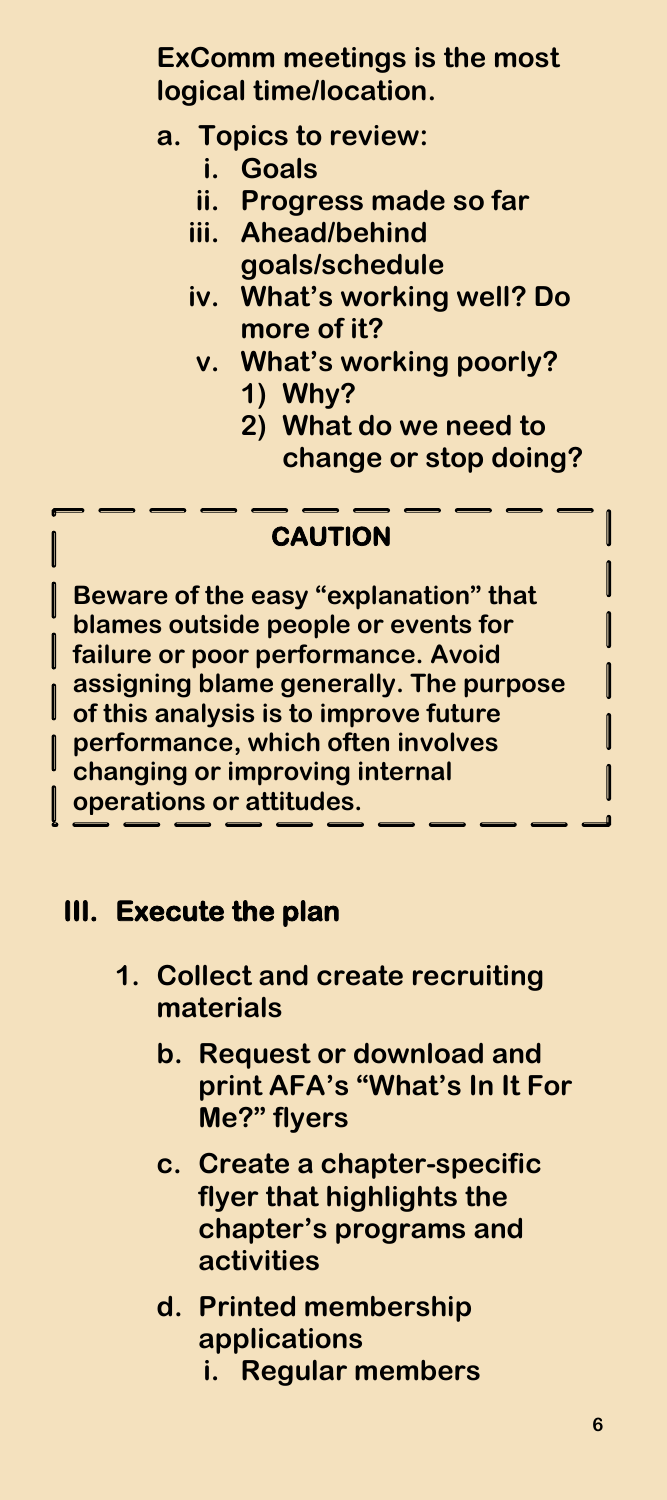- **ii. Community Partners**
- **e. Learn how to use the online/mobile membership applications**
- **2. Identify your chapter's recruiters**
	- **a. Membership VP**
	- **b. Community Partners VP**
	- **c. All others**
- **3. Train your recruiters on**
	- **a. Recruiting techniques to use and those to avoid**
		- **i. Review New Member Recruiting videos, especially Part 4**
	- **b. Your chapter's (and AFA's) "value proposition"**
	- **c. "Hot links" concept**
		- **i. What it is**
		- **ii. How to listen for a candidate's "hot links" when recruiting**
		- **iii. How to tune your presentation to fit the candidate's "hot links"**
	- **d. Attitudes and expectations about organizations**
		- **i. Membership as an obligation: "the right thing to do"**
		- **ii. Membership as an opportunity to**
			- **1) Make new contacts or friends**
			- **2) Learn new skills or expand/improve their current ones**